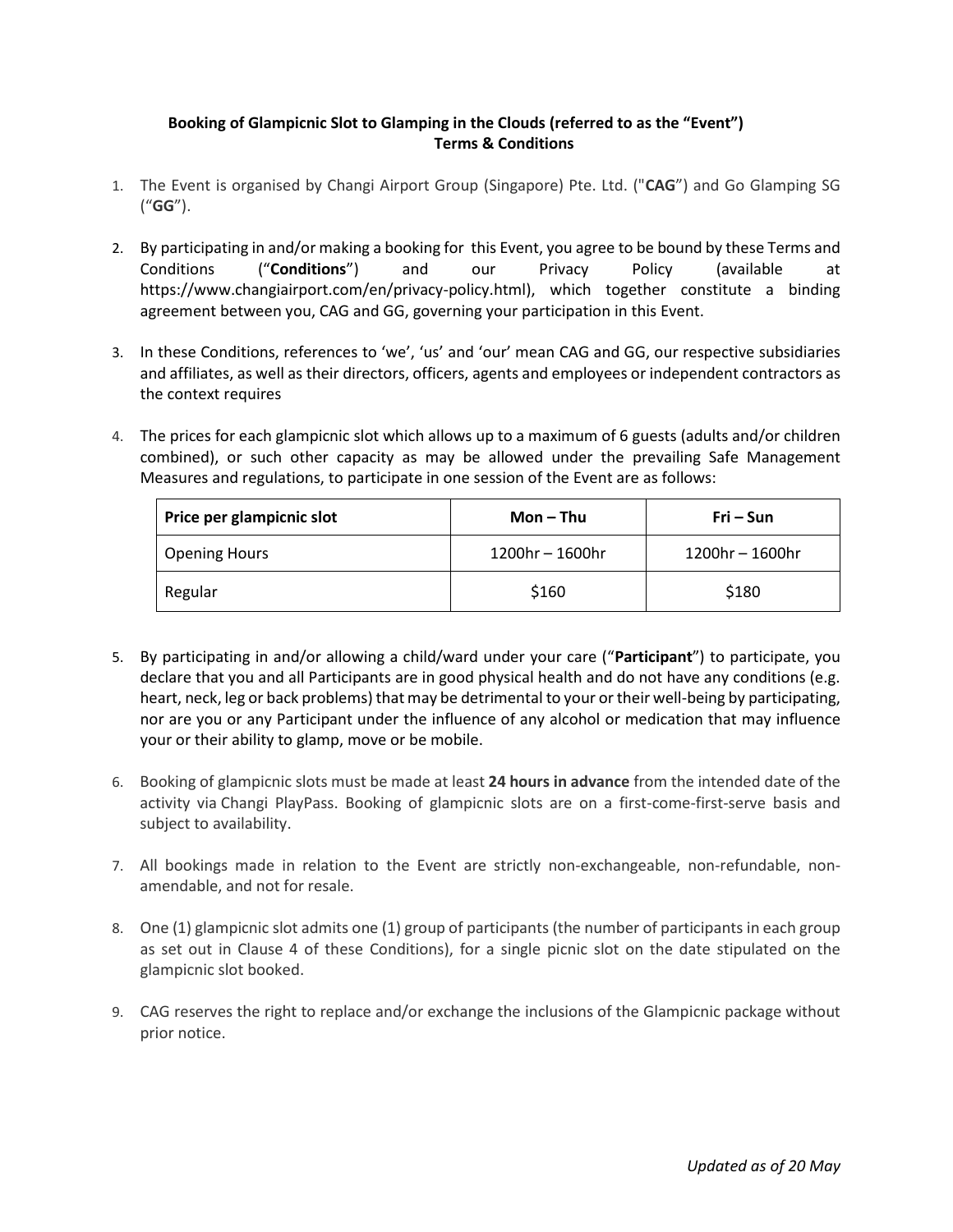- 10. All merchandise included in the Glamping packages offered under the Event are on a first-come-firstserve basis, and only whilst stocks last. Strictly no exchange or refunds will be permitted in any circumstances.
- 11. Participation in the Event requires the processing of each Participant's personal data, including but not limited to full name, personal mobile number and email addressfor the purposes of administering the Event, matching any personal data collected through this Event with other data CAG holds about the Participant to optimise operations and services offered to the Participant through the Event and other platforms. Where applicable, by participating in the Event, each Participant consents to CAG's collection, use, disclosure, storage and other processing of any personal data provided in accordance with all applicable privacy laws and CAG's Privacy Policy ([https://www.changiairport.com/en/privacy](https://www.changiairport.com/en/privacy-policy.html)[policy.html\)](https://www.changiairport.com/en/privacy-policy.html).
- 12. By submission of the required details, the Participant(s) declare that all information submitted is complete and accurate as per the records on their identification document(s). Where the Participant is disclosing the data on behalf of another, that he or she has the authority and requisite consent to disclose to CAG the personal data which he or she provides to CAG pursuant to these Conditions. CAG and GG reserves the right to reject bookings for the Event that are incomplete, inaccurate or for any other reason(s) which neither CAG nor GG are at liberty to disclose.
- 13. Identification document(s) and booking confirmation must be presented at the designated reception booth for verification purposes prior to entry to the Event. CAG reserves the right to refuse entry for erroneous bookings or missing/incorrect detail(s) either on the submitted details or on the identification document(s).
- 14. CAG and GG reserves the right to deny entry to any Participant(s) for any inaccuracies between the submitted information and the identification document(s). In the event any Participant is denied entry to the Event, there shall strictly be no refund(s) or change of date(s) of the booked slot(s).
- 15. Participants are advised to proceed to the Glampicnic Entry Points **10 (ten) minutes before their check-in time** to complete all required registration, briefing and safety procedures. All participant(s) must be physically present at the point of check-in. Parent/Guardian/s must accompany your child/children/ward/s at the point of check-in and when returning to the glamping area.
- 16. In the case of no show and/or late arrival, the booked slot will be forfeited and there shall be strictly no refund(s) or change of date(s). CAG will not be liable for any of your losses or expenses due to the failure to comply with the provisions.
- 17. Minors below 18 years old must always be accompanied by an adult of 18 years old and above upon check-in and when moving around the glamping area. Accompanying adult must be part of the group in the booking, cleared for entry into the glamping area.
- 18. All glamping tents are allocated at our sole discretion and no requests for specific glamping tents or change of glamping tents allocated shall be allowed.
- 19. All participants are required to adhere to prevailing Safe Management Measures (including but not limited to the applicable vaccination-differentiated Safe Management Measures("**VDS**")) at the Event site for their own safety and well-being. We reserve the right to deny entry to the Event or to request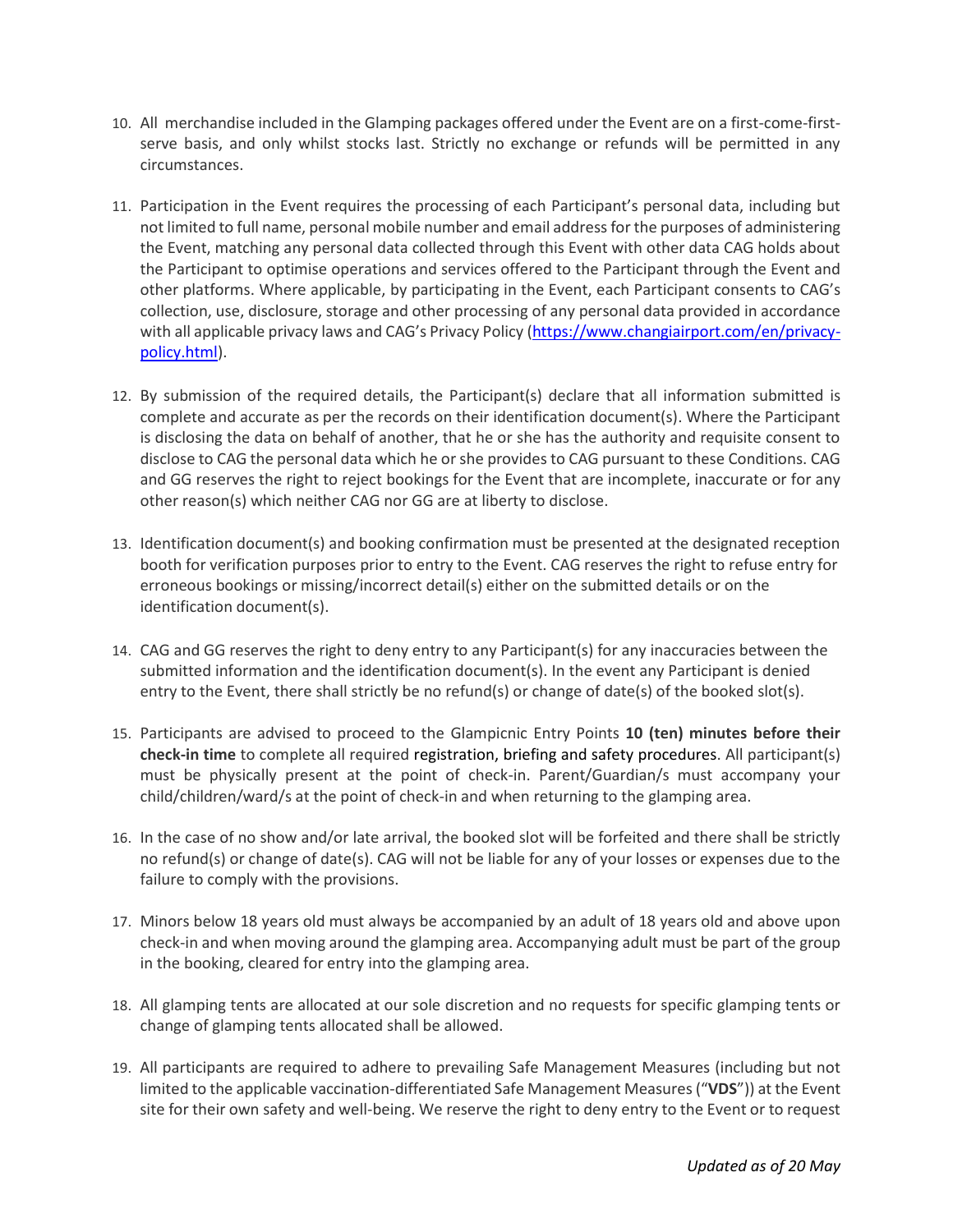that any participant exits from the Event in the event the participant(s) fails to comply with the prevailing Safe Management Measures. In such event, there shall be no refund of any activity passes purchased or replacement of any activity passes redeemed.

- 20. For the safety and well-being of all Participants, pursuant to the VDS (and/or such other prevailing safe management measures that may be imposed or varied from time to time) non-vaccinated person(s) above age 12 and/or person(s) with positive PET test status or lack thereof a negative PET test status shall be rejected entry.
- 21. Participants are solely responsible for the safe-keeping of their valuable items and possessions throughout the duration of the Event.
- 22. Participation in the Event is strictly at your own risk. Participants who are pregnant, wheelchair bound, or suffering from medical conditions are strongly advised not to participate in the Event. Participants must observe the maximum load capacity, height requirements (if any) and suitable age group for certain play elements and/or attractions included in the glamping package and the glamping area.
- 23. Participants must comply with the following Glampicnic Requirements throughout their entire glamping duration:
	- (a) Wristbands issued at entry shall be kept on at all times throughout the glamping period. Guests without wristbands will have to be escorted out of the glamping ground;
	- (b) Masks must be on at all times, outside of the glamp tent;
	- (c) No loitering beyond the designated glamping ground;
	- (d) No smoking within Jewel; and,
	- (e) No unruly behaviour.
- 24. If you and/or the Participant(s):
	- (a) fail to arrive by the stipulated time at the Event's registration location and/or
	- (b) fail to adhere to VDS requirements and/or
	- (c) appear non-compliant with Glampicnic Requirementsset out above and/or unready to participate we reserve the right to:
		- reject the slot reserved for you;
		- not delay the other participants booked at the same Glamp to accommodate you and/or the Participants;
		- forfeit your booking and not to allow any rebooking of the Event for another timeslot with no refund of any fees paid for the Event.
- 25. Without prejudice to the generality of clause 26 below, we shall not be liable for any of your losses or expenses due to the failure to comply with these Conditions.
- 26. We reserve the right to refuse or terminate the participation of any Participant in the Event for any reason whatsoever, including but not limited to unsafe or unruly behaviour that may result in harm or damage to the Participant or any other persons and/or property.
- 27. To promote and advertise the Event, CAG reserves the right to engage authorised photographers and videographers to take photographs and/or video recordings. By participating in and allowing any Participant under your care to participate in the Event, you consent to yourself and such participant